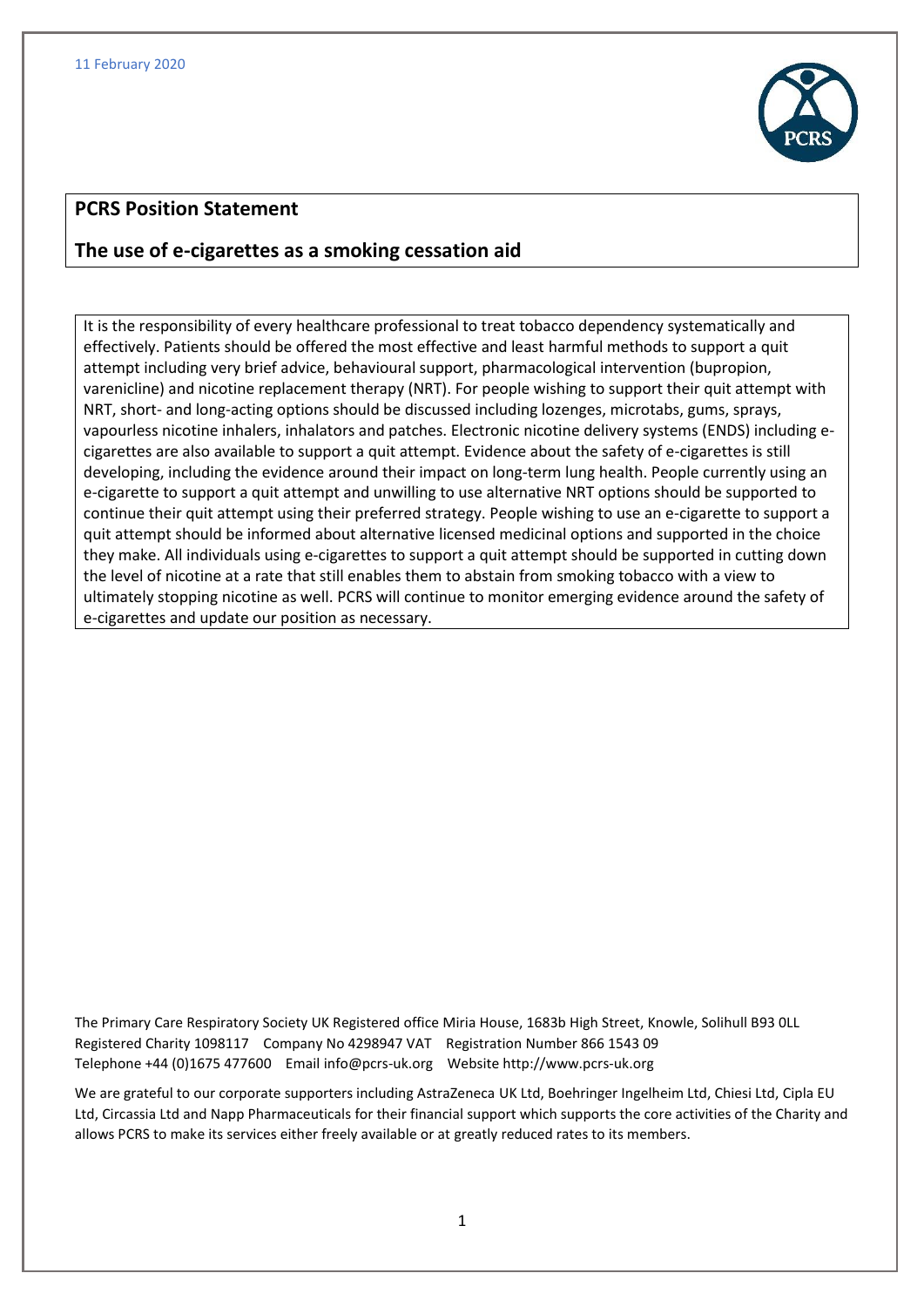### 11 February 2020

### **Background**

In the UK, an estimated 3.2 million adults currently use an e-cigarette.<sup>1</sup> Most individuals cite stopping smoking tobacco as their reason for using an e-cigarette. A recent UK-based study in 886 smokers found that ecigarettes were more effective for smoking cessation than standard nicotine replacement therapy (NRT) when both were accompanied by behavioural support.<sup>2</sup> However, serious lung disease and a number of deaths in the USA and beyond have been linked to the use of e-cigarettes, raising concerns about the safety of these devices and their role in stopping tobacco smoking. The UK-based study also found that individuals using an e-cigarette were considerably more likely to still be using the device after 52 weeks than were those in the NRT group (80% vs 9% of participants).

e-cigarettes approved for sale in the UK are regulated by the Tobacco and Related Products Regulations  $(2016).$ <sup>3</sup> Currently, the use of e-cigarettes as an option to help patients quit tobacco smoking is supported by Public Health England<sup>4</sup> and the Royal Colleges of Physicians<sup>5</sup> and General Practitioners.<sup>6</sup> The hazard to health arising from vapour inhalation from e-cigarettes when used to support a quit attempt is considered to be substantially less harmful that smoking tobacco.<sup>7</sup> According to NICE, e-cigarettes are far less harmful than smoking, but are not risk free. Concerns around e-cigarettes causing the disease known as popcorn lung are not based on evidence, and the chemical (diacetyl) thought to be responsible for this disease has been banned from use in e-liquids in Europe.

## **PCRS Pragmatic Guidance**

In 2019, PCRS issued a pragmatic guide for clinicians focused on the diagnosis and management of tobacco dependency.<sup>8</sup> Tobacco dependency is a long-term relapsing condition that often starts in childhood. PCRS believe that it is the responsibility of every healthcare professional to treat tobacco dependency systematically and effectively. PCRS advocate that patients should be offered the most effective and least harmful methods to support a quit attempt including very brief advice, behavioural support, pharmacological intervention (bupropion, varenicline) and nicotine replacement therapy (NRT; including lozenges, microtabs, gums, sprays, vapourless nicotine inhalers, inhalators and patches).<sup>910</sup> Behavioural support combined with either

 $\ddot{\phantom{a}}$ 

 $<sup>7</sup>$  PHE. Vaping and lung disease in the US: PHE's advice. Available at:</sup>

<sup>1</sup> Use of e-cigarettes (vapourisers) among adults in Great Britain. ASH. September 2018. http://ash.org.uk/informationand-resources/fact-sheets/use-of-ecigarettes-among-adults-in-great-britain-2018/

<sup>2</sup> Haket P, et al. NEJM 2019;380:629-37.

<sup>&</sup>lt;sup>3</sup> Available at: [http://www.legislation.gov.uk/uksi/2016/507/pdfs/uksi\\_20160507\\_en.pdf/](http://www.legislation.gov.uk/uksi/2016/507/pdfs/uksi_20160507_en.pdf/) Accessed December 2019.

<sup>4</sup> PHE. Using e-cigarettes to stop smoking. Available at: [https://www.nhs.uk/live-well/quit-smoking/using-e-cigarettes-to](https://www.nhs.uk/live-well/quit-smoking/using-e-cigarettes-to-stop-smoking/)[stop-smoking/.](https://www.nhs.uk/live-well/quit-smoking/using-e-cigarettes-to-stop-smoking/) Accessed December 2019.

<sup>5</sup> RCP statement on e-cigarettes. Available at: [https://www.rcplondon.ac.uk/news/rcp-statement-e-cigarettes.](https://www.rcplondon.ac.uk/news/rcp-statement-e-cigarettes) Accessed December 2019.

 $6$  RCGP. Position statement on the use of electronic nicotine vapour products (E-Cigarettes). Available at: <https://www.rcgp.org.uk/-/media/Files/Policy/2017/RCGP-E-cig-position-statement-sept-2017.ashx?la=en/> Accessed December 2019.

[https://publichealthmatters.blog.gov.uk/2019/10/29/vaping-and-lung-disease-in-the-us-phes-advice/.](https://publichealthmatters.blog.gov.uk/2019/10/29/vaping-and-lung-disease-in-the-us-phes-advice/) Accessed December 2019.

<sup>8</sup> PCRS Pragmatic Guides for Clinicians. Diagnosis and Management of Tobacco Dependency. Available at: [https://www.pcrs-uk.org/resource/tobacco-dependency-pragmatic-guide.](https://www.pcrs-uk.org/resource/tobacco-dependency-pragmatic-guide)

<sup>9</sup> Attar-Zadeh D. Importance of pharmacotherapies in successful smoking cessation. Available at:

independentnurse.co.uk/clinical-article/importance-of-pharmacotherapies-for-successful-smoking-cessation/63450/. Accessed December 2019.

<sup>&</sup>lt;sup>10</sup> Available at: [http://www.londonsenate.nhs.uk/wp-content/uploads/2015/04/Why-and-how-to-prescribe-varenicline-in](http://www.londonsenate.nhs.uk/wp-content/uploads/2015/04/Why-and-how-to-prescribe-varenicline-in-hospital.pdf)[hospital.pdf.](http://www.londonsenate.nhs.uk/wp-content/uploads/2015/04/Why-and-how-to-prescribe-varenicline-in-hospital.pdf) See table on pages 13-14 for a list of smoking cessation aids. Accessed December 2019.